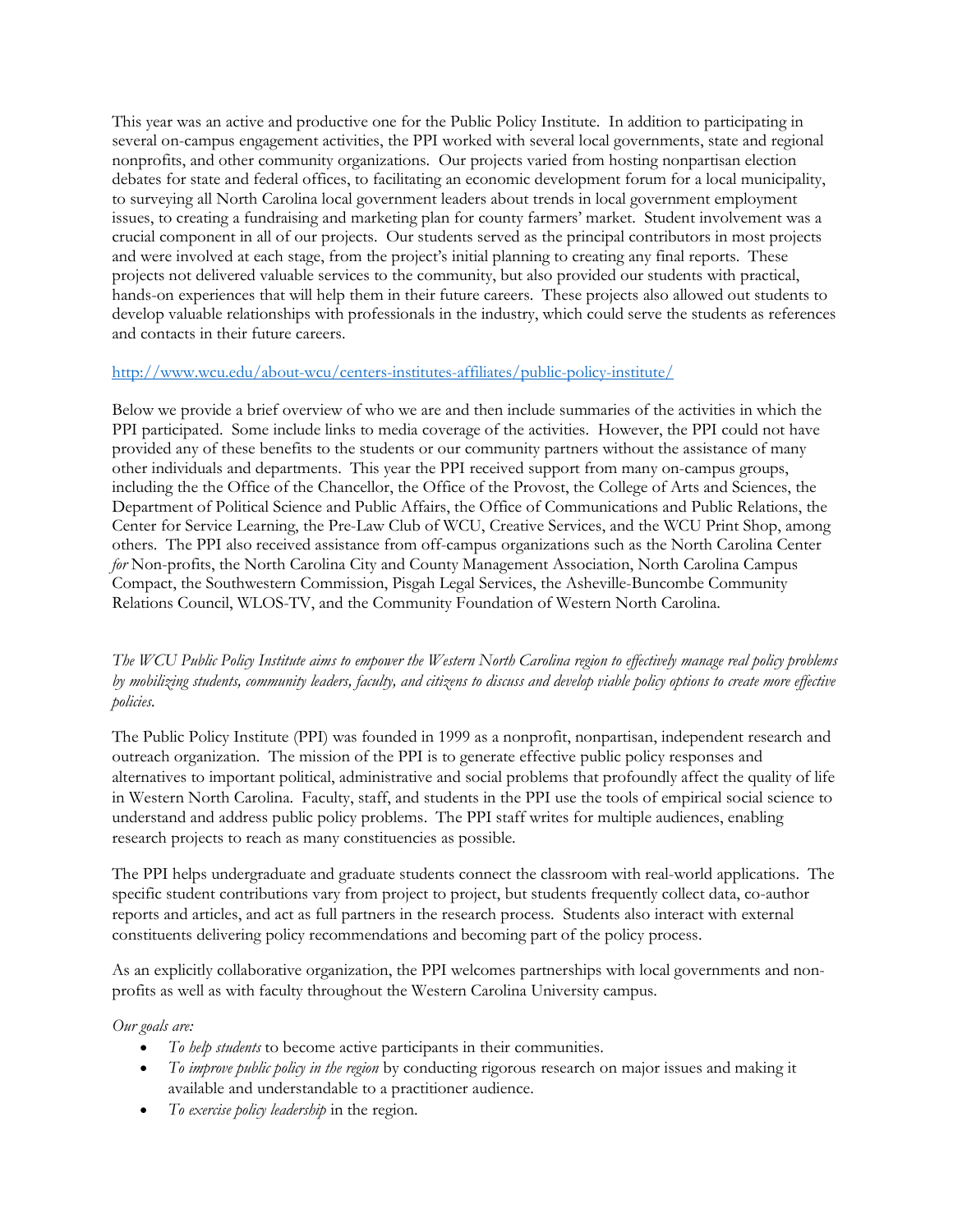• To obtain resources to carry out the mission of the institute, and to attract dedicated students, faculty, and staff to assist in carrying out that mission.

# 2014 Constitution Day

The PPI hosted a free public forum for Constitution Day entitled, "Is Two Better than One? Comparing our Rights (and Responsibilities) under the North Carolina and United States Constitutions." Our forum featured a panel with Chris Brook of the American Civil Liberties Union, Dr. Robert Ferguson of the WCU History Department, and former NC Supreme Court Justice and former executive director of the NC Institute for Constitutional Law, Robert Orr. This event, which coincided with WCU's year-long them, "North Carolina: Our State, Our Time," explored the similarities and differences between the two constitutions and raised awareness of the historical and societal importance of each. In addition to this forum, the PPI partnered with the Pre-Law Club of WCU to distribute pocket constitutions to WCU students. For coverage from one of WCU's student journalism publications, follow this link: http://www.thewesterncarolinajournalist.com/2014/10/06/nc-constitution-as-important-as-us-constitution/

## 2014 Election Activities

The PPI makes concerted efforts to increase community involvement in the political process. In the fall of 2014, the PPI facilitated the "Voter Engagement Coalition," a nonpartisan group of student leaders and staff to coordinate voter education programs, registration events, and other election-related activities. This group included student leaders from campus student government, representatives from the College Democrats and College Republicans, and students representatives WCU's Center for Service Learning. This group assisted in coordinating several election-related events on campus such as voter registration drives, daily shuttles to the polling location, and an election night watch party. To assist in the costs of such events, the PPI was awarded a micro-grant of \$750 from North Carolina Campus Compact.

The PPI was also instrumental in hosting three heavily attended political debates. PPI facilitated the only debated for the 11th Congressional District seat between Mark Meadows and Tom Hill on September 4th on the WCU campus. The PPI also took a lead role in hosting a debated for the NC House of Representatives, District 119, between Joe Sam Queen and Mike Clampitt and the NC Senate, District 50, between Jim Davis and Jane Hipps. These events were also streamed on Asheville's ABC affiliate, WLOS-TV. All of these events were free and open to the public.

For coverage of the US House debate, follow this link: http://www.smokymountainnews.com/component/k2/item/14213-u-s-house-candidates-square-off-at-wcu

For the NC Senate debate: http://www.smokymountainnews.com/news/item/14378-n-c-senate-debategets-dicey-when-candidates-talk-race

For the NC House debate: http://www.smokymountainnews.com/news/item/14337-n-c-house-candidatesqueen-and-clampitt-draw-distinctions-during-debate

## 2014 Local Government Survey

In the summer and fall of 2014 conducted a statewide survey of city and county government leaders as part of its annual Local Government Survey  $(LoG_0S)$ . This year's theme examined personnel practices and employment trends in local governments. The survey was sent to all North Carolina city and county managers and human resources directors. We received over 200 responses. Of the pertinent findings from the survey, over one-third of the (39%) said that finding and hiring employees is more difficult now than five years ago, while the most effective tools to recruit employees were personal contacts and organizational web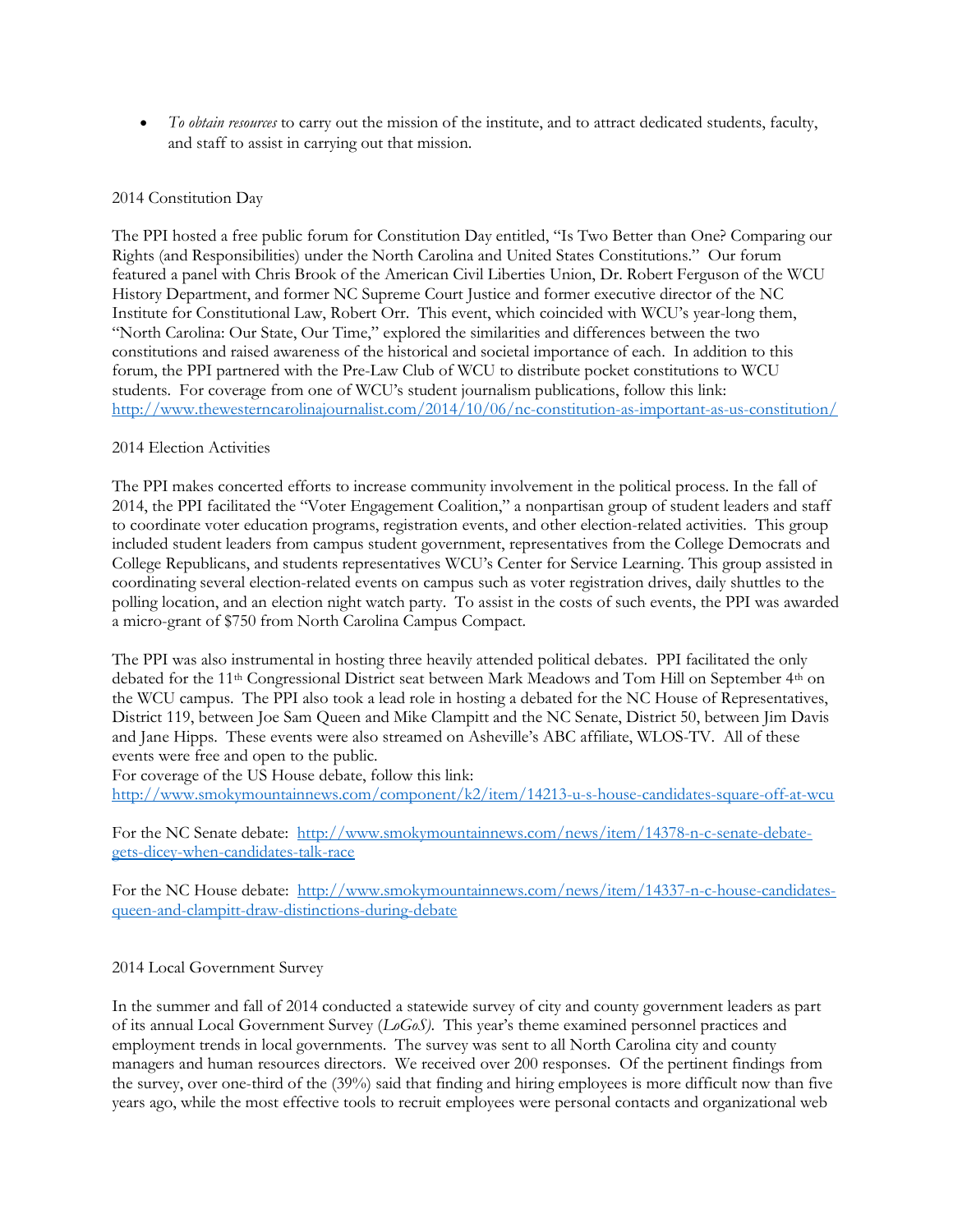pages. In looking at retention of employees, over one-third (38%) suggested that it is more difficult to retain employees now than five years ago, most stated that when staff leave it is more often to go to another local government job, and that over half (55%) see longevity pay raises or market pay analyses increases as the best way to retain local government employees. As to the potential retirement "bubble" in local government, 33% of respondents indicated that at least 10% of their administrative personnel will be eligible for retirement within the next five years.

### Hendersonville Study

At the PPI, we are devoted to insuring that local communities have a resource for help with policy problems they encounter. In the fall of 2014, we completed a study of parking in the central business district of Hendersonville, by collecting a data set of parking spaces juxtaposed with building usage. This study allowed the city to have a starting point for tackling their issue of a lack of parking available in highly trafficked areas of downtown by understanding where spaces are versus where they are needed.

## Nonprofit Survey

In the winter of 2014, the PPI, in partnership with the N.C. Center for Nonprofits, conducted a human resources survey of nonprofit organizations on staffing, recruitment, and retention practices in North Carolina. The purpose of the survey was to gain insight into current practices and employment trends to better understand the direction the sector is going. Of particular interest were topics related to: staff size, composition, and growth, staff recruitment, turnover, and retention, and staff professional development. The survey was distributed to executive directors or other organizational leaders at 1,290 nonprofit organizations in the state. Responses were received from 233 individuals, which was a response rate of 18%. The survey responses indicate several important points: most nonprofit organizations (51%) have experienced an increase in their staff size over the last five years and that most respondents (62%) indicated that their staff is more productive now than five years ago. Most respondents (51%) indicated that the ability to recruit and retain quality staff members has not changed significantly in the past five years and that when staff members voluntarily leave, they are more likely to pursue work with other nonprofits than in the public or private sector. Nonprofit strategies used for staff recruitment include webpages, listservs, and direct contacts, with a plurality (45%) of respondents indicating that they use informal networking. To retain staff, most respondents use a combination of professional development opportunities and salary increases, with over one-fourth (28%) stating that salary increases are the most effective means to retain staff.

### "Focus on Franklin" Forum

In July of 2014 the PPI helped organize and facilitate the "Focus on Franklin" town hall meeting. The meeting brought the town of Franklin, NC together to discuss the future of the community in light of a changing economic and cultural landscape. Over 60 residents showed up to begin a dialogue with their city officials. Issues explored included strategies to increase tourism, improve downtown infrastructure, directional goals for Franklin's "Main Street Program," and a discussion of best practices from similarly situated towns in the region. Included here is a link to coverage from the Macon County News: http://www.maconnews.com/news/7046-ppi-forum-fewer-meetings-more-action

### Renter's Rights Brochure

The Landlord/Tenant Rights Brochure is a set of two pamphlets that serve to make the rights of renters in North Carolina more accessible. Ranging from basic law to discrimination, this brochure will be hosted on the PPI website and available for anyone who is interested in understanding or helping others understand their rights as renters. Both Pisgah Legal Services and the Asheville-Buncombe Community Relations Council assisted in the creation of this brochure.